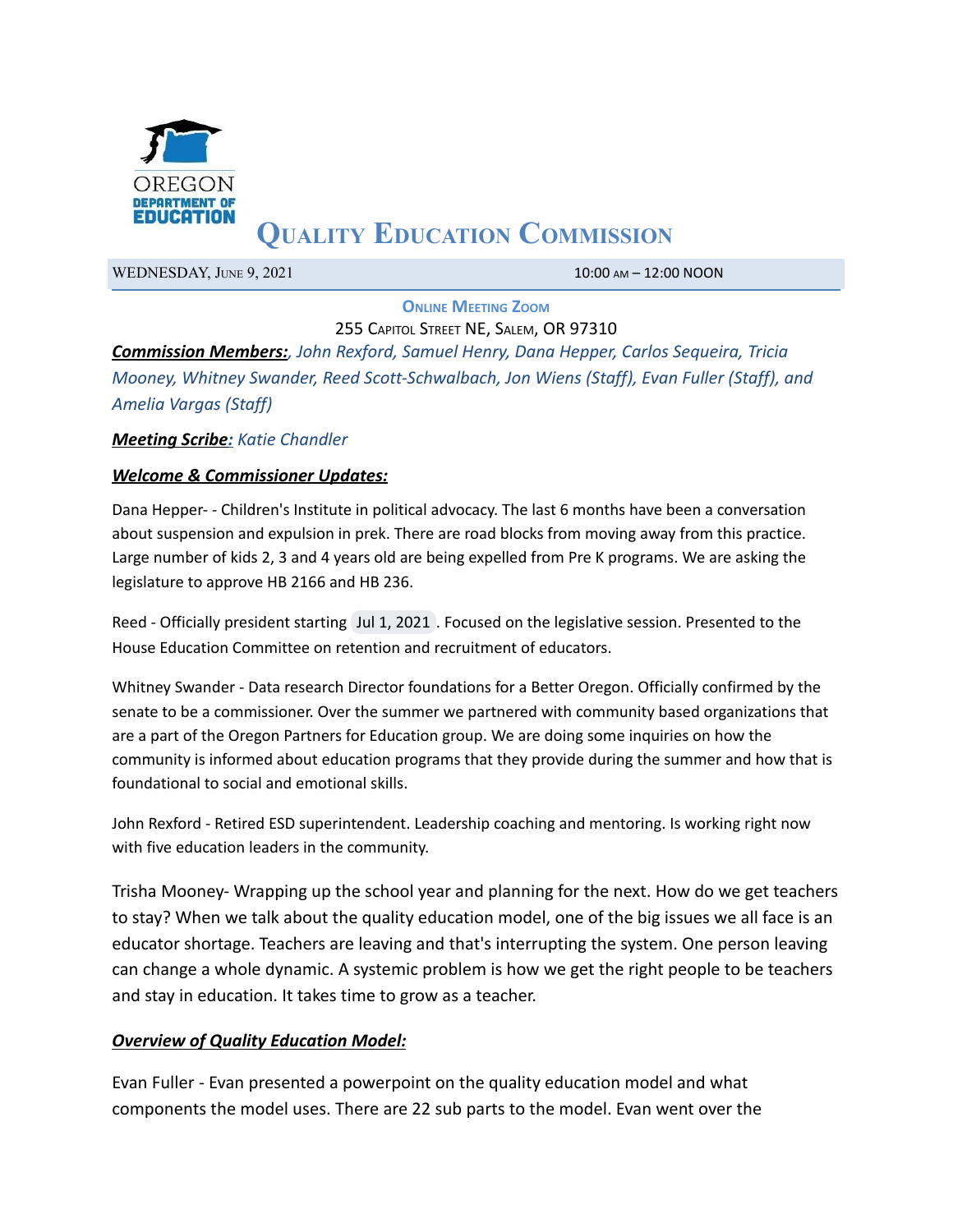workbook and discussed all the different components. A review of the formulas about 6 years ago did not suggest any changes but that we were under allocating for poverty. Evan will share the workbook with the commissioners.

# *Legislative Update:*

Jon Wiens - ODE legislative agenda is moving Equity forward. Several House bills have been signed and will be moving into implementation. Some bills are still being worked on.

Colt Gill - The legislature will close June 27, 2021. Most of the policy bills are moved out of the committees, are on the house floor or are dead. Some bills may be in special committees where they don't have to follow the deadlines.

## *State Superintendents Report:*

Colt Gill - Focused on preparing the guidance for next school year under Covid 19 working with other state agencies, community engagements and school groups. Focusing on how the state and districts can work together to support mental health, physical health and ensuring that schools are being inclusive and welcoming to all. The health and safety protocols are going through a lot of shifts. The state of Oregon will be opened at the end of June. School and early learning systems have a mostly unvaccinated population. We may have a different set of protocols for schools and early child programs than Oregon will have when the state opens. One is instruction, a lot of feedback from schools that choose to offer online instruction. We suggested some standards for quality that students should experience at least half of real time interaction with teachers as kids get in public schools. The final piece to the guidance is how enrollment and attendance will work next school year. The other item we've been working on is the american rescue plan. It's a 1 billion dollar investment from the Government to Oregon schools. We've been doing engagements with the communities and getting a list of priorities. Decisions will be made around fall about what things the state can do with the set aside dollars.

# *Literature Review*

Carlos - Update on literature review we met and talked about how to measure school success and how the model would look. How do we support those models? how to utilize doctoral students programs to help with the literature review.

Samuel- We want to explore new ways of evaluation, new ways of thinking about what school success is and how we measure it. Opening ourselves up to the students in doctoral programs that have research requirements and could submit something to us then select some presentations to bring back to the QEC. I used it as an idea with one of my classes and several students were interested. If some students choose to participate we will bring those ideas back.